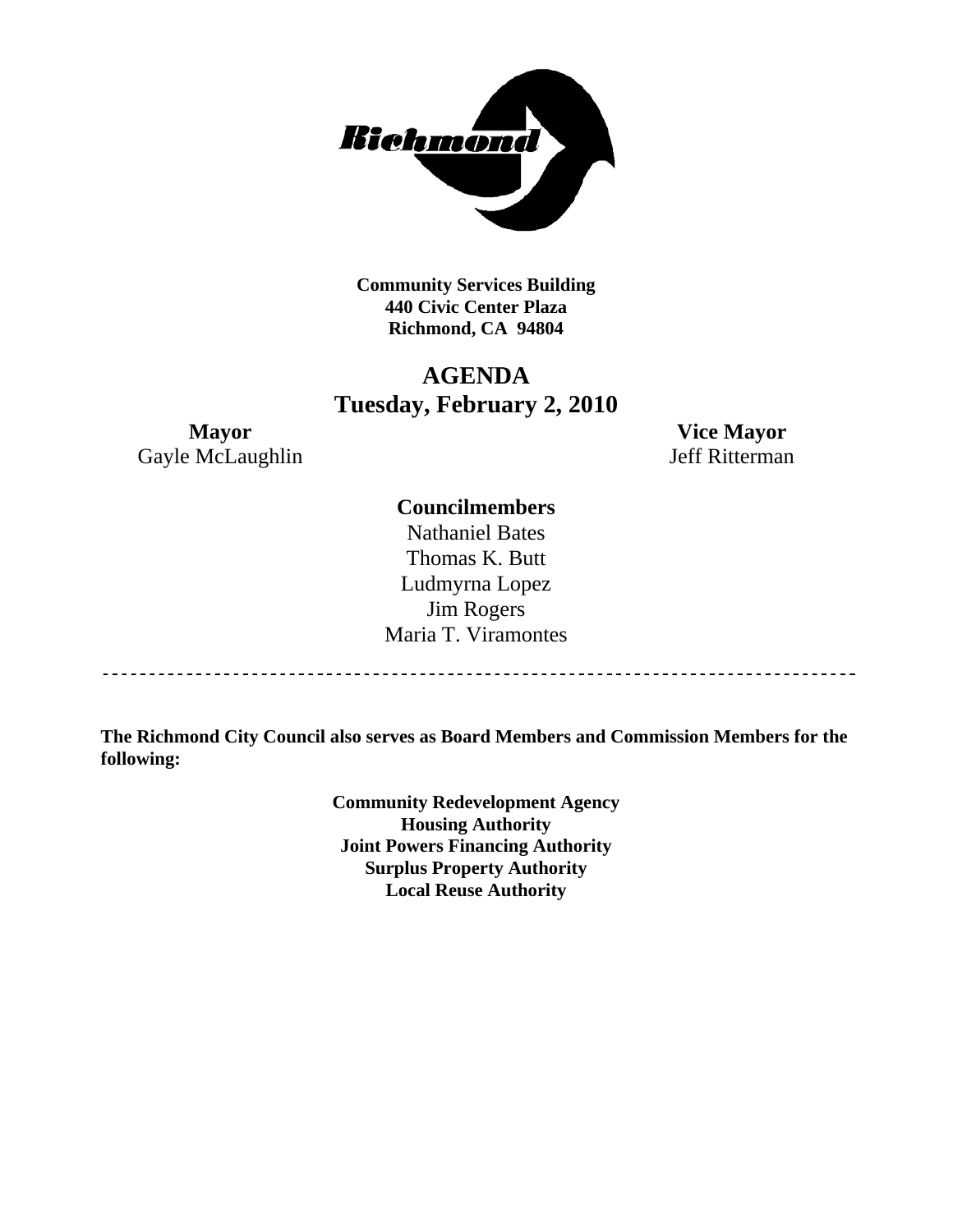# **MEETING PROCEDURES**

The City of Richmond encourages community participation at its City Council meetings and has established procedures that are intended to accommodate public input in a timely and time-sensitive way. As a courtesy to all members of the public who wish to participate in City Council meetings, please observe the following procedures:

**PUBLIC COMMENT ON AGENDA ITEMS:** Anyone who desires to address the City Council on items appearing on the agenda must complete and file a pink speaker's card with the City Clerk **prior** to the City Council's consideration of the item. Once the City Clerk has announced the item and discussion has commenced, no person shall be permitted to speak on the item other than those persons who have submitted their names to the City Clerk. Your name will be called when the item is announced for discussion. **Each speaker will be allowed TWO (2) MINUTES to address the City Council on NON-PUBLIC HEARING items listed on the agenda.** 

**OPEN FORUM FOR PUBLIC COMMENT:** Individuals who would like to address the City Council on matters not listed on the agenda or on **Presentations, Proclamations and Commendations, Report from the City Attorney, or Reports of Officers** may do so under Open Forum. All speakers must complete and file a pink speaker's card with the City Clerk **prior** to the commencement of Open Forum. **The amount of time allotted to individual speakers shall be determined based on the number of persons requesting to speak during this item. The time allocation for each speaker will be as follows: 15 or fewer speakers, a maximum of 2 minutes; 16 to 24 speakers, a maximum of 1 and one-half minutes; and 25 or more speakers, a maximum of 1 minute.** 

## **SPEAKERS ARE REQUESTED TO OCCUPY THE RESERVED SEATS IN THE FRONT ROW BEHIND THE SPEAKER'S PODIUM AS THEIR NAME IS ANNOUNCED BY THE CITY CLERK.**

**CONSENT CALENDAR:** Consent Calendar items are considered routine and will be enacted, approved or adopted by one motion unless a request for removal for discussion or explanation is received from the audience or the City Council. A member of the audience requesting to remove an item from the Consent Calendar must complete and file a speaker's card with the City Clerk **prior to the City Council's consideration of Item C, Agenda Review.** An item removed from the Consent Calendar may be placed anywhere on the agenda following the City Council's agenda review.

*The City Council's adopted Rules of Procedure recognize that debate on policy is healthy; debate on personalities is not. The Chairperson has the right and obligation to cut off discussion that is too personal, too loud, or too crude.* 

**\*\*\*\*\*\*\*\*\*\*\*\*\*\*\*\*\*\*\*\*\*\*\*\*\*\*\*\*\*\*\*\*\*\*\*\*\*\*\*\*\*\*\*\*\*\*\*\*\*\*\*\*\*\*\*\*\*\***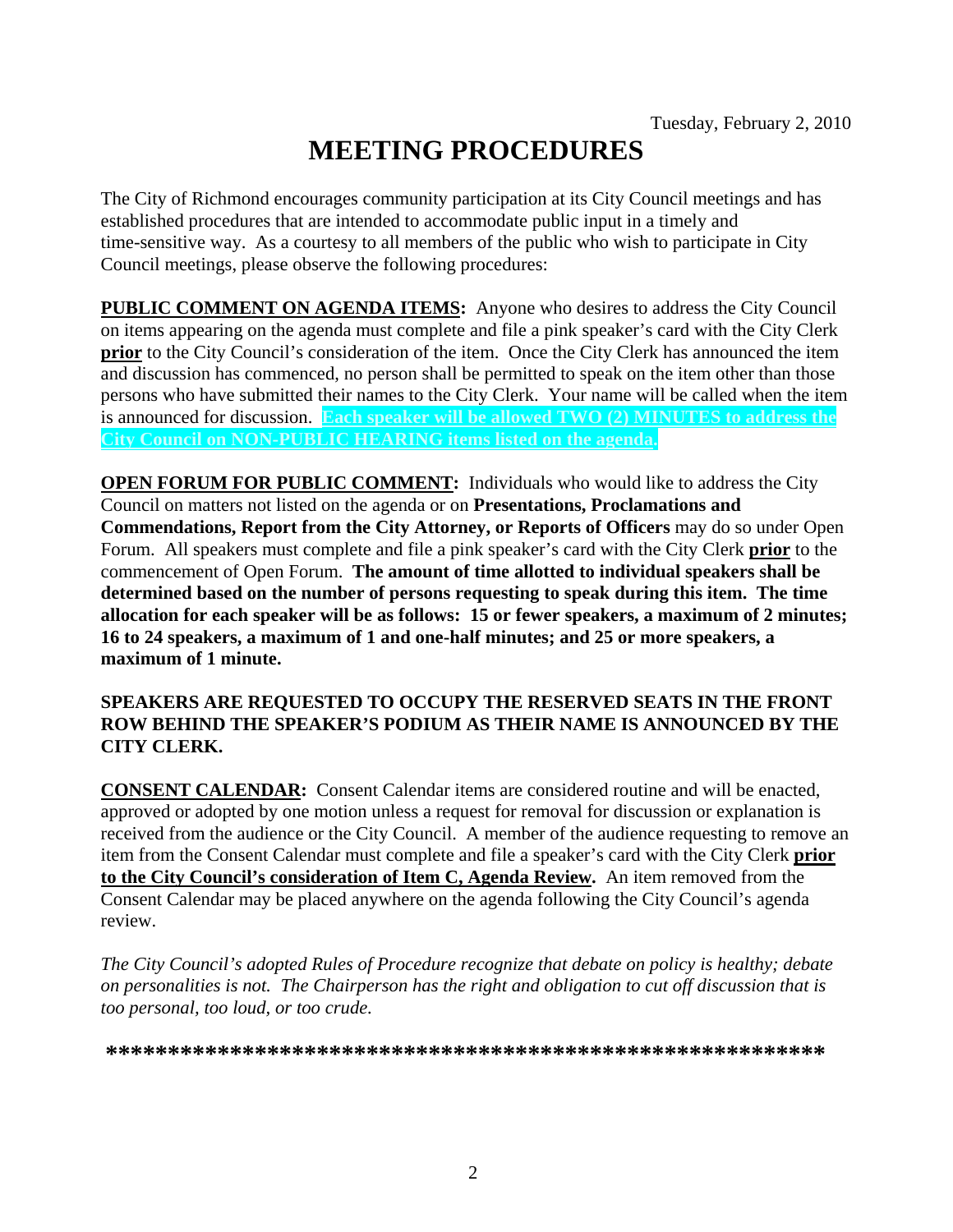# **EVENING OPEN SESSION**

5:00 p.m.

# **A. ROLL CALL**

## **B. PUBLIC COMMENT**

#### **C. ADJOURN TO CLOSED SESSION**

# **CLOSED SESSION**

Shimada Room of the Community Services Building

#### **A. CITY COUNCIL**

**A-1.** LIABILITY CLAIMS - PENDING LITIGATION (Government Code Section 54956.9):

Browne vs. City of Richmond

**A-2.** CONFERENCE WITH LEGAL COUNSEL - EXISTING LITIGATION (Subdivision [a] of Government Code Section 54956.9):

City and County of San Francisco et al. vs. Regal Stone LTD, et al. (Cosco Busan)

Citizens of East Shore Parks vs. City of Richmond

Booker vs. City of Richmond

Jenkins vs. City of Richmond

Communities for a Better Environment vs. City of Richmond, et al.

#### **A-3.** CONFERENCE WITH REAL PROPERTY NEGOTIATOR (Government Code Section 54956.8):

Property: Point Molate (site of former Naval Shipyard Depot) Agency Negotiators: Bill Lindsay and Janet Schneider Negotiating Party: Upstream Point Molate LLC Under Negotiation: Price and Terms of Payment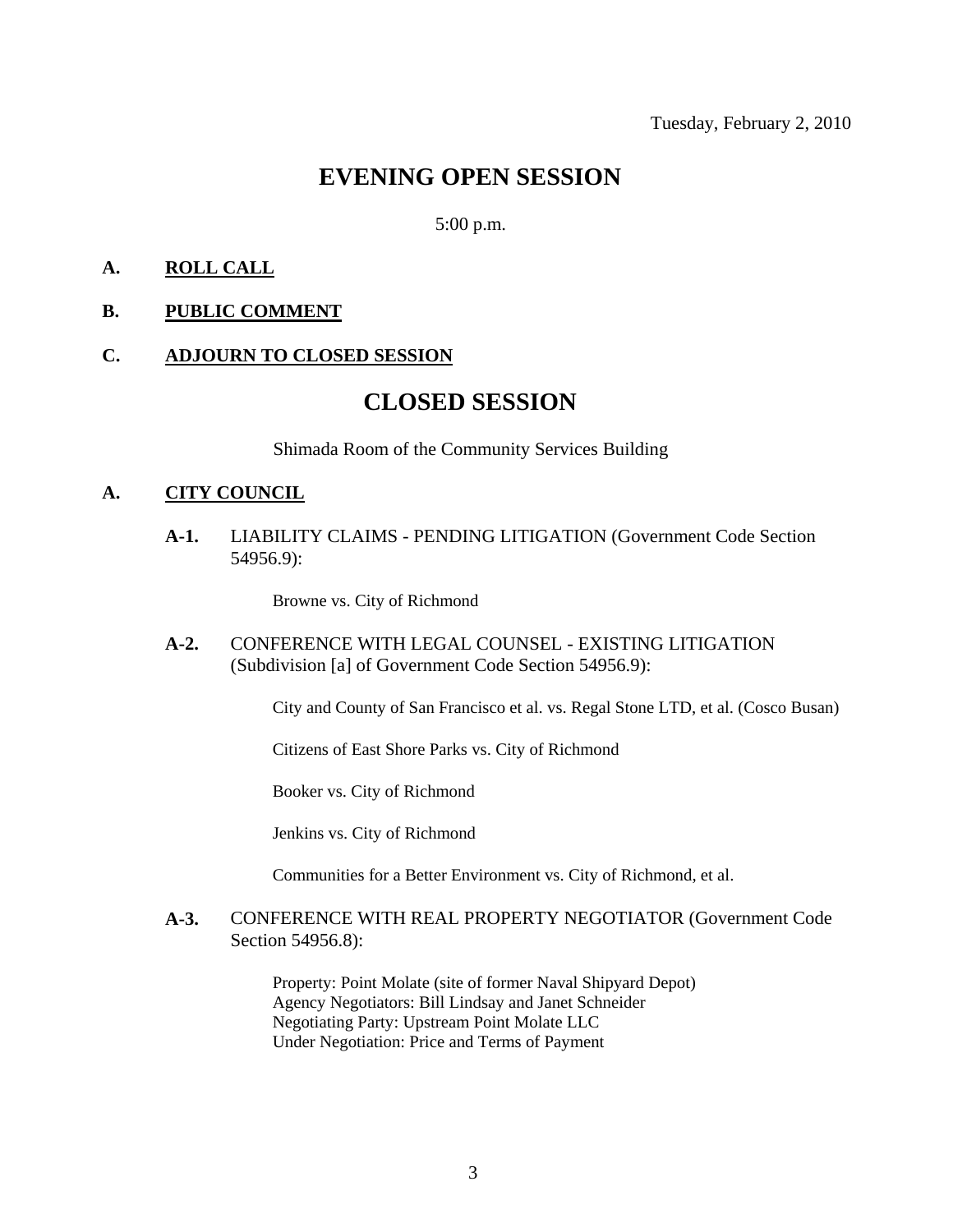# **RICHMOND CITY COUNCIL**

6:30 p.m.

- **A. PLEDGE TO THE FLAG**
- **B. ROLL CALL**
- **C. STATEMENT OF CONFLICT OF INTEREST**
- **D. OPEN FORUM FOR PUBLIC COMMENT**
- **E. AGENDA REVIEW**

#### **F. REPORT FROM THE CITY ATTORNEY OF FINAL DECISIONS MADE AND NON-CONFIDENTIAL DISCUSSIONS HELD DURING CLOSED SESSION**

#### **G. CITY COUNCIL CONSENT CALENDAR**

- **G-1.** APPROVE a contract with RGA Environmental to update the City's asbestos management program and provide training to affected City employees in an amount not to exceed \$20,000 - Human Resource Management (Leslie Knight 620-6600).
- **G-2.** APPROVE a second amendment to the contract with Armistead Investigative Services to conduct confidential investigations into allegations of employee misconduct and provide a confidential written report to the City Attorney containing the results of the investigations, increasing the contract amount by \$50,000.00, for a total contract amount of \$75,000.00, and extending the term to December 31, 2010 - City Attorney's Office (Randy Riddle 620-6509).
- **G-3.** ADOPT a resolution authorizing the submittal of a grant application to the Metropolitan Transportation Commission for TDA funding of the Bay Trail Gap Closure Project from the western shoreline of the City's Point Potrero Marine Terminal to Seacliff Drive - Engineering Department (Edric Kwan 621-1825).
- **G-4.** APPROVE the following appointments: Arts and Culture Commission: Amber Castravani, term expiring January 31, 2014; Police Commission: Felix Hunziker, term expiring November 1, 2012 (filling vacancy left by resignation of Jim Jenkins) - Mayor's Office (Mayor McLaughlin 620-6503).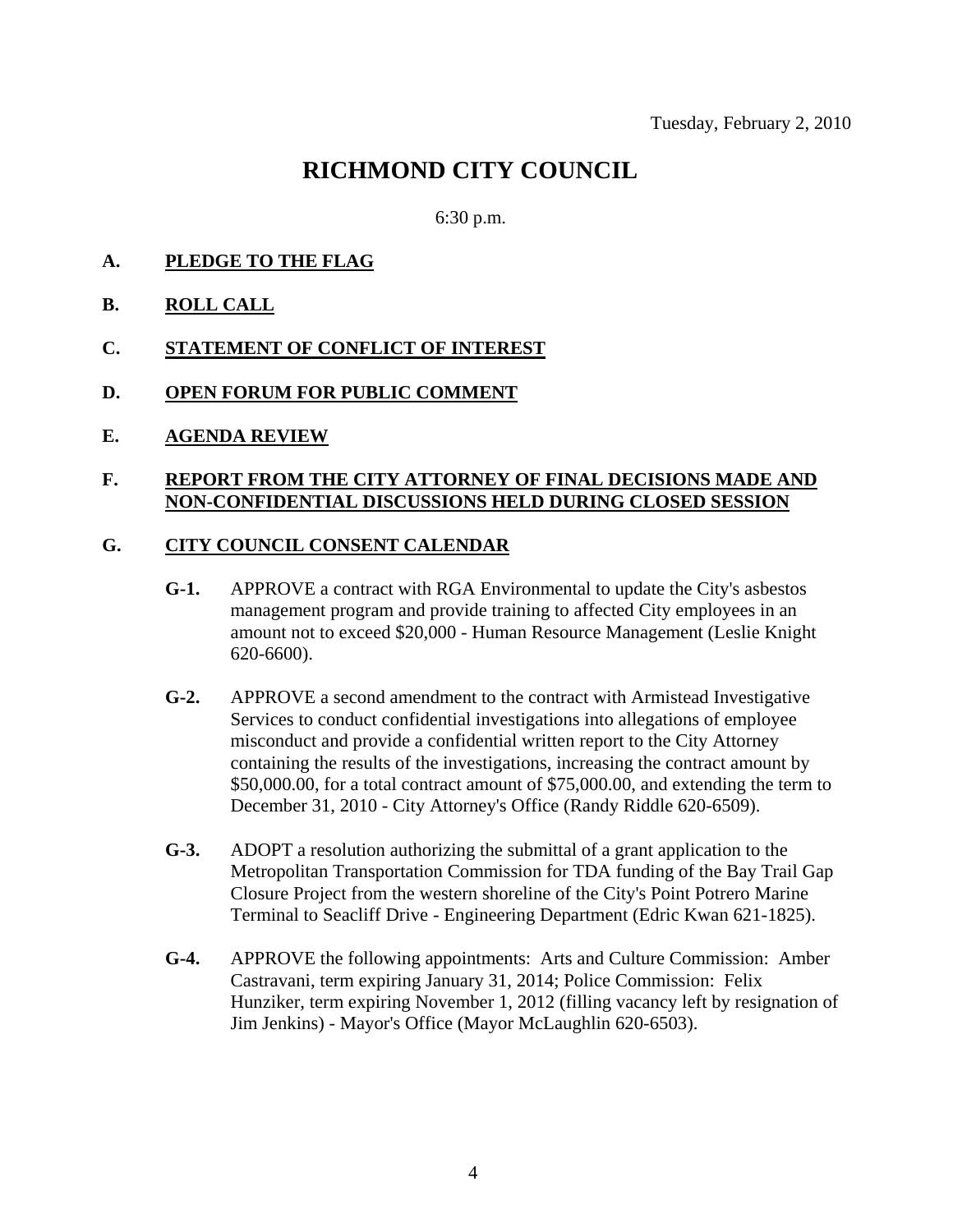- **G-5.** ADOPT the following resolutions: (1) a resolution authorizing the acceptance of allocated funds from the Contra Costa County Health Services Division and the related two-year Interagency Agreement #22-276-18, in support of the department's Hazardous Material Release Response Plans and Inventory Program for \$373,813 over a two-year period; (2) a resolution authorizing the acceptance of allocated funds from the Contra Costa County Health Services Division and the related two-year Interagency Agreement #22-351-14, in support of the department's Hazardous Materials Training Program for \$312,775 over a two-year period; and, (3) a resolution authorizing acceptance of allocated funds from the Contra Costa County Health Services Division and the related two-year Interagency Agreement #22-402-12, in support of the department's Hazardous Materials Response Unit for \$379,720 over a two-year period (resolutions were reviewed and recommended for approval by the Finance Committee at its January 8, 2010, meeting) - Fire Department (Chief Michael Banks 307-8041).
- **G-6.** ADOPT a resolution authorizing the City Manager to enter into an agreement with the California Public Utilities Commission ("CPUC") under which the City of Richmond will receive compensation in an amount not to exceed \$151,875 for safety improvements at the Burlington Northern Santa Fe (BNSF) grade crossing on Wharf Street (PUC 002-1191.10-C) - Engineering Department (Edric Kwan 621-1825/Steven Tam 307-8112).
- **G-7.** APPROVE the minutes for the regular meeting held on November 3, 2009 City Clerk's Office (Diane Holmes 620-6513).
- **G-8.** ADOPT an ordinance (second reading) adding fees for inspections of businesses selling alcohol and/or tobacco products to the Master Fee Schedule - City Attorney's Office (Randy Riddle 620-6509).
- **G-9.** APPROVE a contract between the City of Richmond and Zoll Data Systems, Inc. to provide technical support, maintenance services, upgrades and mobile licenses for the Fire Department's Records Management System (RMS), Computer Aided Dispatching (CAD), and Telestaff interfaces in an amount not to exceed \$10,092 - Fire Department (Chief Michael Banks 307-8041).
- **G-10.** APPROVE the purchase of an asphalt paver and roller from Nixon-Egli Equipment Company at a cost not to exceed \$300,000, and a skid steer loader (bobcat) from Bobcat West at a cost not to exceed \$65,000, for replacement of existing worn equipment used in maintaining City-owned streets (this item was reviewed and recommended for approval by the Finance Committee at its January 8, 2010, meeting - Public Works Department (Yader A. Bermudez 231-3009).